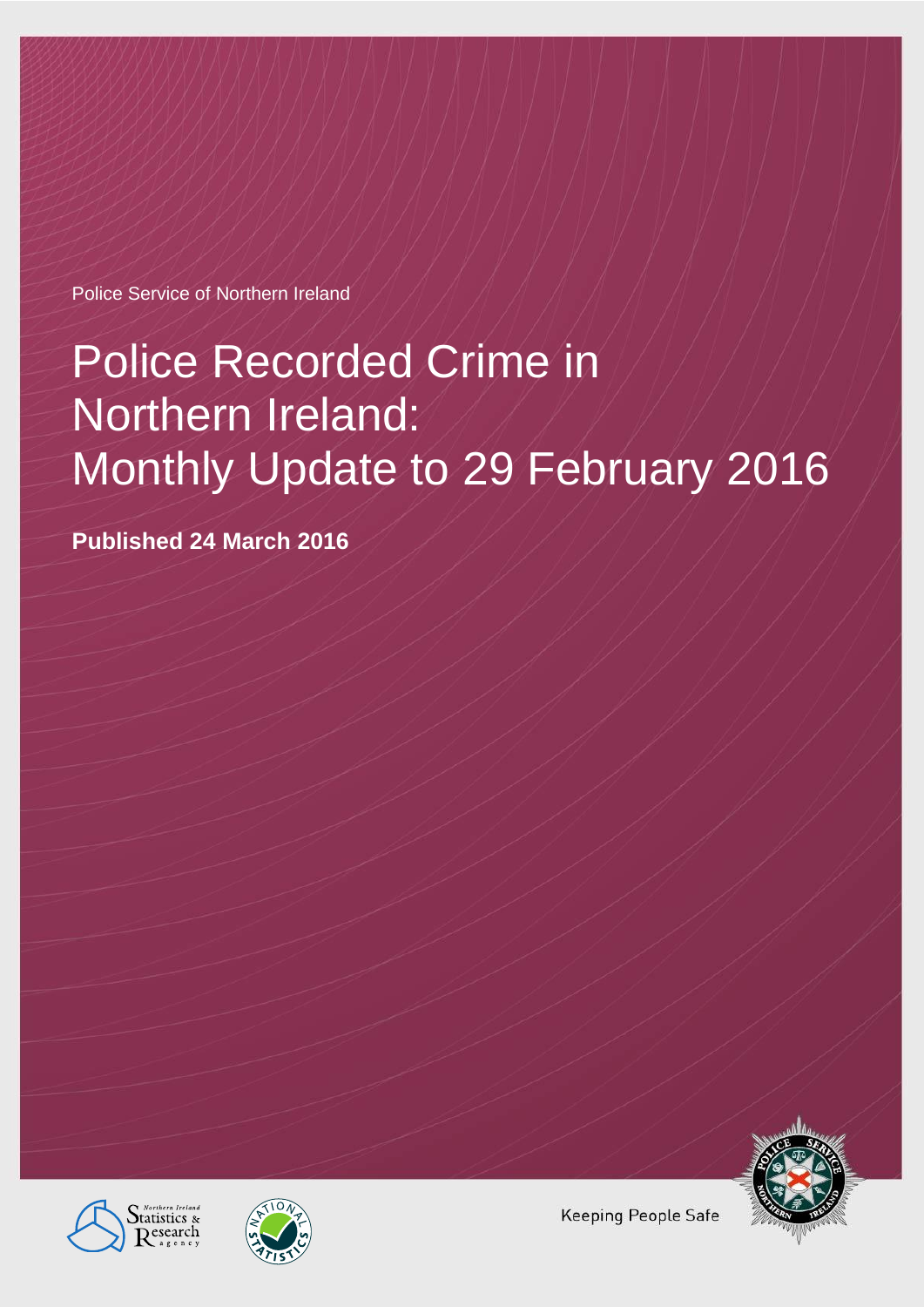# **Police Recorded Crime in Northern Ireland: Monthly Update to 29 February 2016**

# **Published 24 March 2016**

This monthly bulletin presents the most recent police recorded crime statistics, relating to crimes recorded by the police to 29<sup>th</sup> February 2016. Figures were compiled on the 22<sup>nd</sup> March 2016, using data extracted from the police administrative system on that date. Figures dating back to 1<sup>st</sup> April 2015 are provisional and will be subject to change until the finalised 2015/16 data are published on 12<sup>th</sup> May 2016.

#### **Assessment of police recorded crime in Northern Ireland**

In January 2014 the UK Statistics Authority cancelled the designation of police recorded crime statistics in England & Wales because of concerns regarding the quality and integrity of their statistics; the lack of assurance of the data integrity in Scotland also resulted in the designation of these statistics being cancelled in July 2014.

As a result of these concerns, the Authority commenced an assessment of police recorded crime in Northern Ireland in June 2014. In addition to this assessment, Her Majesty's Inspectorate of Constabulary (HMIC) were invited to conduct a crime data integrity audit within PSNI during September 2014 similar to those they conducted in England & Wales during 2014. The outcome of the audit was published on 19<sup>th</sup> March 2015 in the report Crime data integrity – [inspection of the Police Service of Northern Ireland.](https://www.justiceinspectorates.gov.uk/hmic/publication/crime-data-integrity-inspection-of-the-police-service-of-northern-ireland/) The main findings in relation to data quality were:

- a crime recording accuracy rate of 97 per cent with a confidence interval of +/-2 per cent;
- 98 per cent of crimes correctly classified; and
- 84 per cent recorded within the 72-hour limit allowed under the Home Office Counting Rules.

The UK Statistics Authority assessment was concluded after the publication of the HMIC report; the Authority's [assessment report Number 301 Statistics on Police Recorded Crime in Northern Ireland \(Police](http://www.statisticsauthority.gov.uk/assessment/assessment/assessment-reports/index.html)  [Service of Northern Ireland\)](http://www.statisticsauthority.gov.uk/assessment/assessment/assessment-reports/index.html) was published on 28<sup>th</sup> May. This report judged that the police recorded crime statistics in Northern Ireland can be designated as National Statistics. A letter of confirmation as National Statistics was published on 18<sup>th</sup> February 2016.

Introduction of Action Fraud within Northern Ireland: From 1<sup>st</sup> April 2015 Action Fraud has taken responsibility for the central recording of fraud offences previously recorded by PSNI; Action Fraud became responsible for all such reports in England & Wales by  $1<sup>st</sup>$  April 2014. Action Fraud is the UK's National Reporting Centre for fraud and internet crime reported directly to them from the public and other organisations. While this means that these fraud offences are no longer recorded by PSNI, Action Fraud figures relating to victims residing in Northern Ireland will be provided to PSNI on a monthly basis. As a result, this bulletin will contain a section on 'other fraud' which will present combined PSNI and Action Fraud figures covering the last two years. All other sections within the bulletin will present figures on a comparable basis that exclude 'other fraud'.

**Change to policing boundaries as a result of implementing the Review of Public Administration:** As part of the Review of Public Administration which came into effect on 1<sup>st</sup> April 2015, PSNI has moved from eight to eleven policing districts, with the new policing model becoming fully operational at the end of September 2015. While previously published figures were based on a best approximation to the new boundaries, figures in this bulletin are based on the fully implemented boundaries.

#### **OVERALL CRIME TRENDS (excluding fraud)**

- Crime has shown a downwards trend over the last ten years, from a peak of 138,132 in 2002/03 to 98,558 recorded in 2012/13, the lowest level recorded since 1998/99 (the first year for which comparable crime data is available). The level of 105,289 recorded during the twelve months to  $29<sup>th</sup>$  February 2016 shows an increase of 2,113 (2.0 per cent) on the 2014/15 figure of 103,176.
- Crime increased by 1.9 per cent (1,954 offences) in the twelve months to February 2016 when compared with the previous twelve months. The majority of this increase occurred in the categories of violence with and without injury, criminal damage, possession of drugs, sexual offences (rape and other sexual offences combined) and domestic burglary. A full breakdown by crime category is available in Table 2.
- At 8,126 the level of crime recorded in February 2016 was 1.4 per cent (109 offences) higher than the level recorded in February 2015.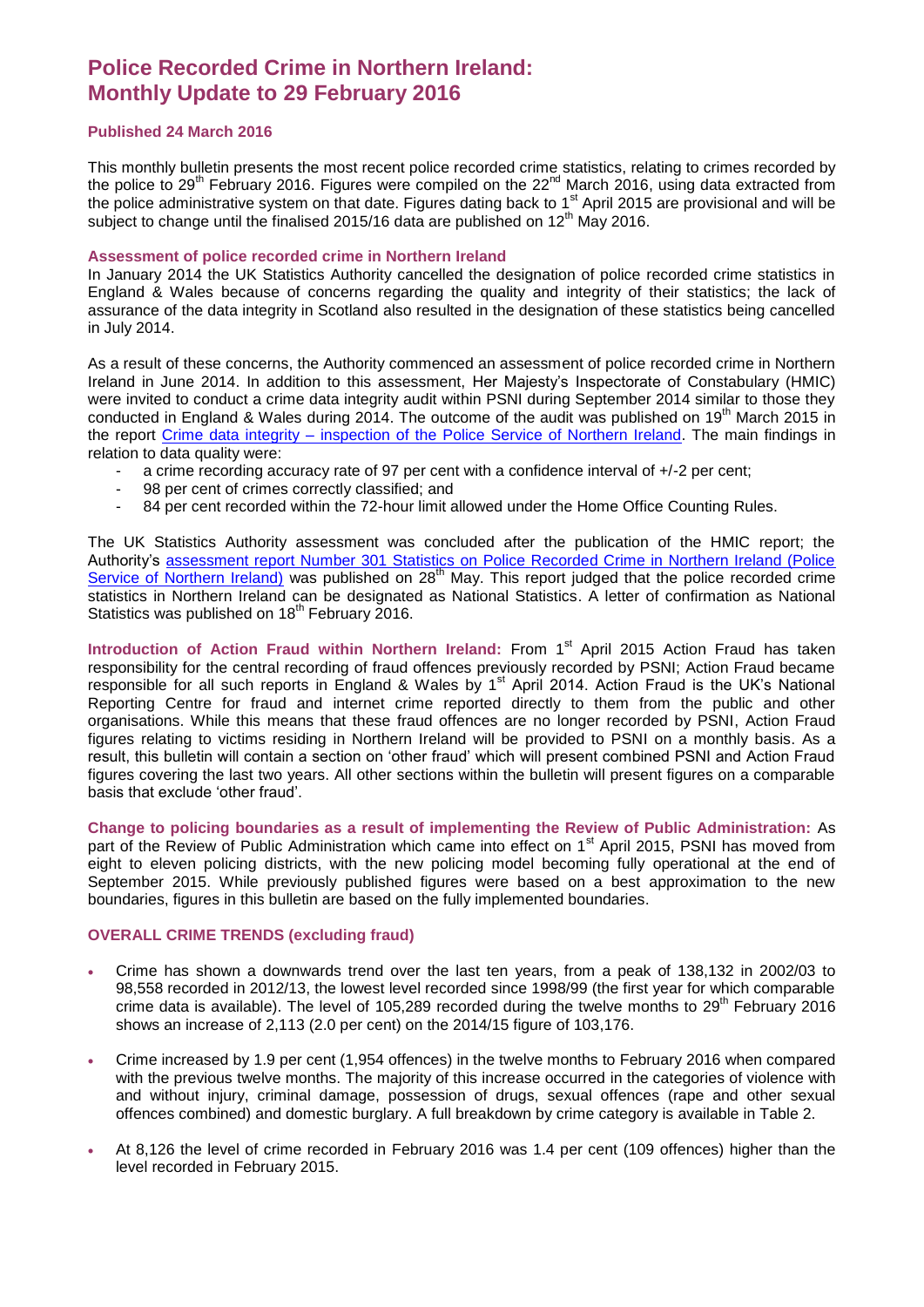

#### **Figure 1 Total number of crimes each month from April 2010 to February 2016 (excluding fraud)**

#### **COMPARISON OF CURRENT AND PREVIOUS 12 MONTHS, excluding fraud (March 2014 to February 2015 with March 2015 to February 2016)**

Overall crime increased by 1.9 per cent in the twelve months to  $29<sup>th</sup>$  February 2016 when compared with the twelve months to  $28<sup>th</sup>$  February 2015. The crime level showed a slight upwards direction from March 2014 (8,912 offences) to 9,074 in October 2014, before decreasing each month to 7,469 in January 2015, the lowest figure recorded in the past two years and the second lowest monthly figure since the data series began in April 1998. Since then the level of recorded crime has generally increased, with October 2015 (9,470 offences) showing the highest level recorded in the last two years. The level fell to 7,931 offences recorded in January 2016 before increasing to 8,126 in February 2016.

#### **Figure 2 Total number of crimes each month from March 2014 to February 2016 (excluding fraud)**



 Recorded crime figures by type of crime for March 2015 to February 2016 compared with March 2014 to February 2015 are shown in Table 2. Overall crime outcomes and outcomes by type of disposal covering the same time periods are available in Tables 3 and 4. Between March 2015 and February 2016 there were nine outcomes where no action was taken against the offender (indictable only offences where the offender died before proceedings or PPS did not prosecute), with four recorded between March 2014 and February 2015; these outcomes are included in the rates presented in Table 3 but are not presented as separate disposal types in Table 4.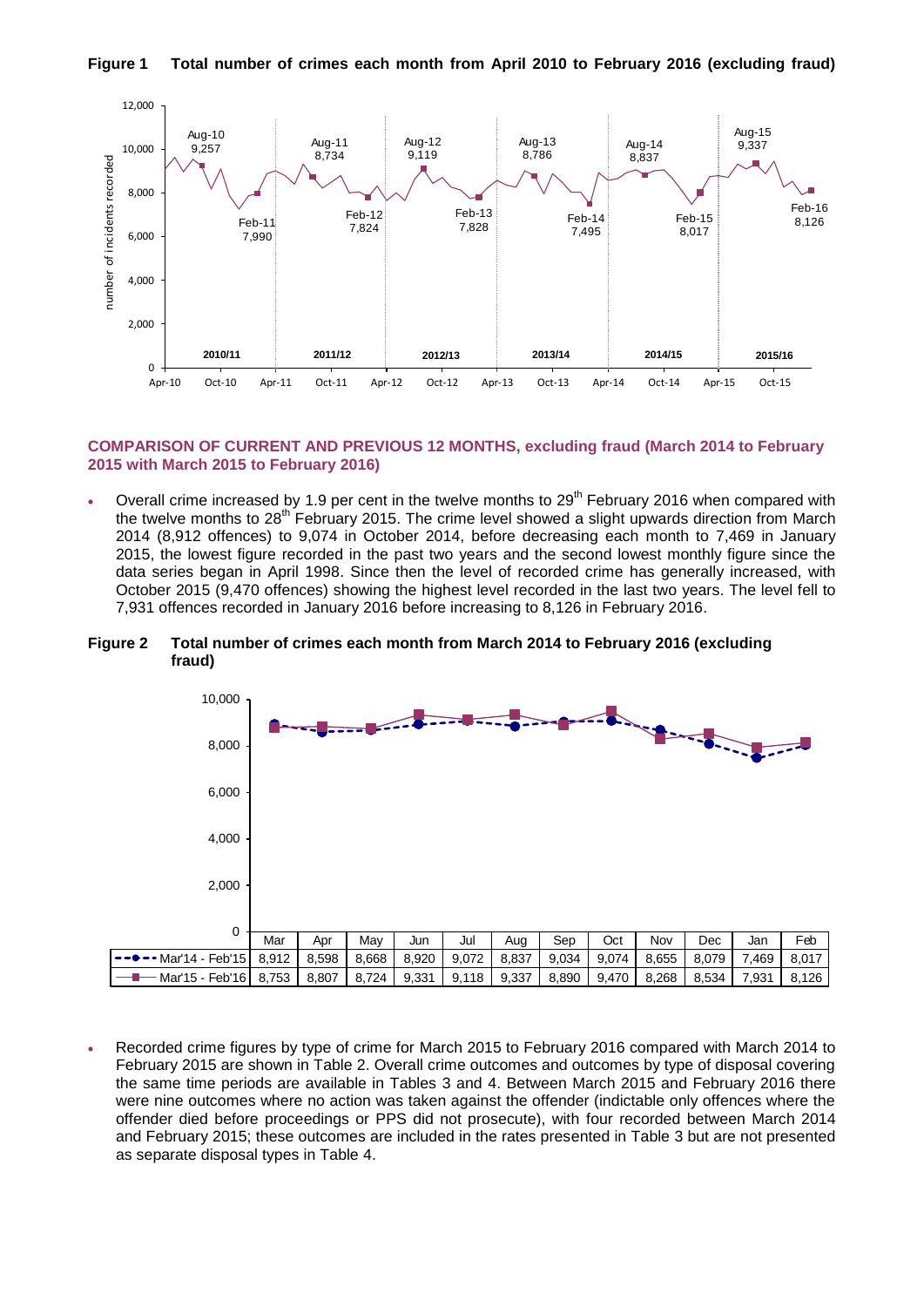#### **Figure 3 Percentage change in the main recorded crime types, March 2015 to February 2016 compared with March 2014 to February 2015**



- Trends over the last two years: The main crime categories of sexual offences, drug offences, possession of weapons offences and miscellaneous crimes against society have shown upwards trends over the last two years, with violence against the person, robbery, burglary and public order offences showing a fairly flat trend. Theft offences (excluding burglary) and criminal damage are showing a downwards trend.
- Violence with injury (including homicide) has shown a fairly flat trend over the last two years. The number of crimes recorded showed an overall increasing trend between March 2014 and August 2014 before falling to 1,087 in January 2015, the lowest level in the past 24 months. The level then increased each month to 1,409 offences recorded in August 2015, the highest level in the last two years, before falling in September to 1,161 offences; the level has fallen in each of the last three months from 1,326 in December 2015 to 1,101 offences recorded in February 2016. The trend for violence without injury has been similar to violence with injury with a generally upwards direction from March 2014 to July 2014 when it reached a two-year high with 1,908 offences recorded. The level then generally decreased to 1,388 offences in January 2015 before increasing to 1,895 offences in August 2015, the second highest figure in the last two years. Since then the level has fluctuated; as with violence with injury, the level has fallen in each of the last three months from 1,634 in December 2016 to 1,535 in February 2016.
- Sexual offences have been showing an upwards trend over the last two years. The level moved in a generally upwards direction between March 2014 when 189 offences were recorded (the second lowest figure in the last two years) and October 2014 when 274 offences were recorded (the third highest figure in the last 24 months). Levels then fell between October 2014 and December 2014 to 164 offences, the lowest figure in the last two years. With a couple of exceptions, the level generally increased in most months between December 2014 and October 2015 to reach 283 offences recorded. As with the previous year, the level fell between October 2015 and December 2015 before increasing again in January 2016 to 275 offences recorded. The current level stands at 248 offences in February 2016.
- Robbery has shown a fairly flat trend over the last two years. The number of robberies recorded generally decreased from March 2014 when 88 offences were recorded to July 2014 with 52 offences recorded, before increasing in each consecutive month to 102 offences recorded in December 2014 (the highest level recorded in the last two years). This was followed by a downwards trend to May 2015 with 42 offences recorded (the lowest level in the last two years). Since then the level ranged between 63 and 70 offences until December 2015 where the level fell to 59 offences recorded, nearly half the number recorded in December 2014. There were 48 offences recorded in February 2016, the second lowest in the past 24 months.
- Domestic burglaries: Over the last two years domestic burglaries have shown a flat trend. March 2015 and February 2015 have recorded the highest (573 offences) and second highest (546 offences) figures in the last two years while the lowest level was 424 recorded in December 2014. The trend seen between March 2015 and October 2015 is similar to that seen over the same period in 2014, albeit at a slightly higher level. There was a fall in the level recorded in November 2015 to 455 offences whereas in 2014 the level continued to increase through to November 2014 when 530 offences were recorded. The level currently stands at 488 offences recorded in February 2016. Non-domestic burglaries have shown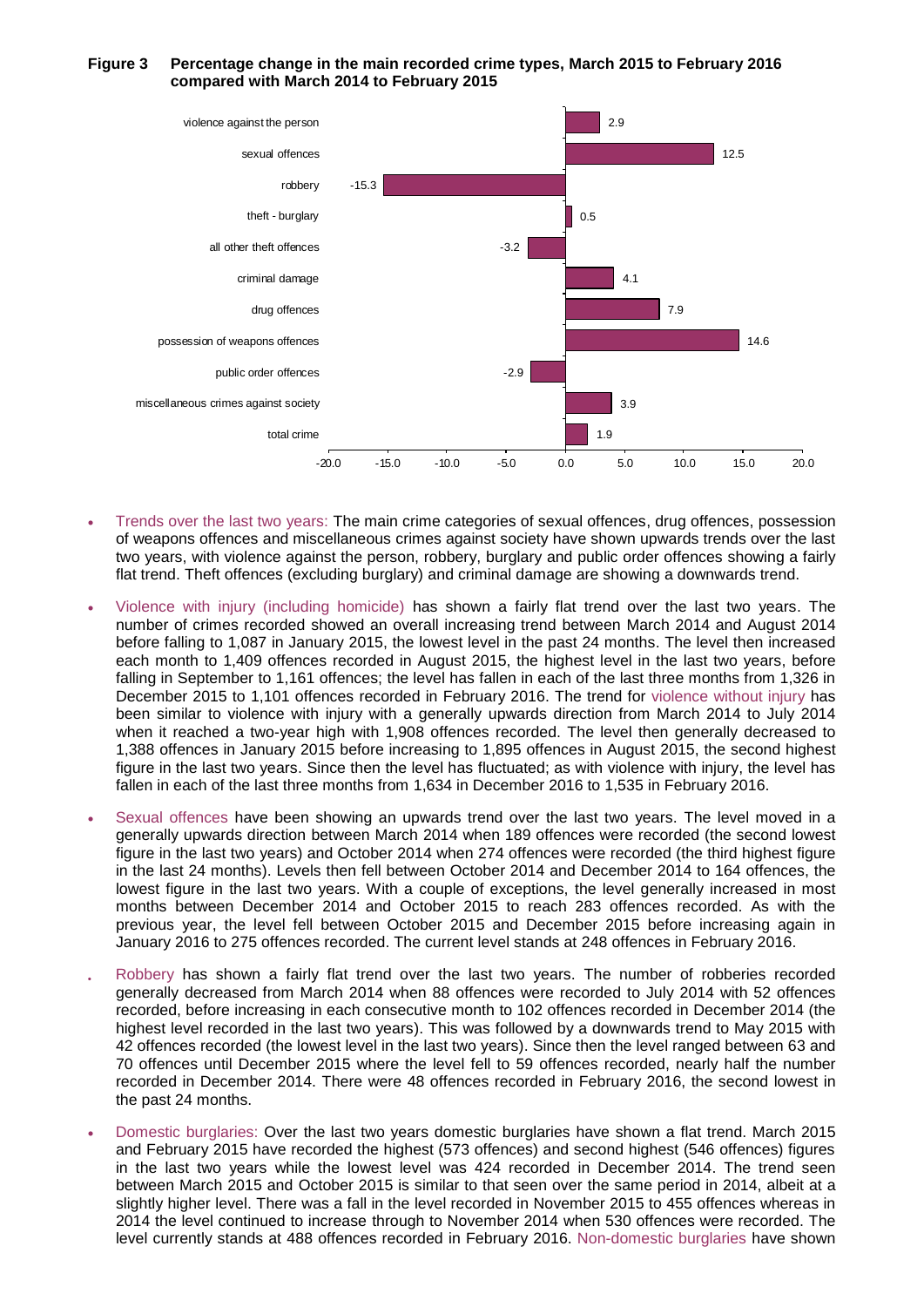a slight downward trend over the last two years with figures tending to fluctuate month to month; the highest level in the last 24 months was 315 recorded in March 2014 and the lowest level of 182 offences was recorded in February 2016.

 The classification of theft offences (excluding burglary) has shown a slightly downwards trend over the last two years. Within this classification the following trends can be seen:

Theft from the person has shown a flat trend; the highest level in the past 24 months was seen in August 2015 with 65 offences recorded, while the lowest month was January 2015 with 26 offences recorded. The level generally increased between January 2015 and August 2015; there were 52 such offences recorded in February 2016.

Vehicle offences have shown a downwards trend over the past two years. A two-year high of 508 offences was recorded in March 2014. Levels showed an overall downwards trend between March 2014 and January 2015, when 347 offences were recorded (the second lowest in the past 24 months). Levels showed an overall increase to August 2015 with 476 offences recorded, before falling again to a twoyear low of 337 offences in February 2016.

Shoplifting offences have shown a fairly flat trend. Levels increased from 506 offences recorded in April 2014 to 614 offences in November 2014. The level then fell to the two lowest figures recorded in the past two years of 439 offences in January 2015 and 450 offences in February 2015. Levels reached 632 offences in August 2015, the highest figure in the past two years; since then the level has fallen in most months to January 2016 (464 offences recorded) before increasing to 570 offences recorded in February 2016.

Bicycle theft generally increased from 68 offences recorded in March 2014 to September 2014 (134 offences), the highest level in the past two years. As with the previous year, levels then fell sharply to 36 offences recorded in January 2015, the lowest level in the past two years. Since then levels have increased to 81 offences recorded in April 2015, 88 in July 2015 and 87 in September 2015 before falling to 36 offences recorded in December 2015, the same level as recorded in January 2015. The level in February 2016 stands at 37 offences.

All other theft offences have shown a slight downwards trend over the last two years. There was a general upwards trend between March 2014 and October 2014 to 1,201 offences, the highest level in the past two years. Levels have fluctuated since then, with the latest figure for February 2016 standing at 1,092.

- Criminal damage offences have seen a downwards trend over the last two years. The level has moved in a generally upwards direction from March 2014 (1,698 offences recorded) to October 2014 when 1,844 offences were recorded. The number of criminal damage offences fell between October 2014 and January 2015 to the lowest level in the last two years (1,321 offences). The number of offences recorded showed a general increase between January 2015 and June 2015 with 1,937 offences recorded, the second highest recorded in the last two years. Levels fell in each month to 1,737 in September 2015 before increasing to the highest level in the past 24 months in October 2015 when 1,959 offences were recorded. The level has since fallen again to 1,391 offences recorded in February 2016, the second lowest level in the past two years.
- Outcomes where disposal administered: The overall rate has shown a fairly flat trend, which has been reflected across most of the main crime types.

#### **POLICING DISTRICT COMPARISON OF CURRENT AND PREVIOUS 12 MONTHS, excluding fraud (March 2014 to February 2015 compared with March 2015 to February 2016)**

As part of the Review of Public Administration which came into effect on 1<sup>st</sup> April 2015, PSNI has moved from eight to eleven policing districts. Figure 4 is presented on the basis of these new boundaries.

- Belfast City has shown a fairly flat crime trend over the past two years. The crime level showed an overall increasing trend from March 2014 to September 2014 (fourth highest recorded at 3,154). Levels then decreased each month to 2,552 crimes in January 2015 (the lowest level in the last two years). This was followed by an upwards trend reaching 3,328 crimes recorded in August 2015, the highest figure recorded in the last two years. There were 3,247 offences recorded in October 2015, the second highest level in the past 24 months. The level has since fallen to 2,643 offences recorded in January 2016, the second lowest level in the last two years, before increasing to 2,709 offences in February 2016.
- Lisburn & Castlereagh City has shown an increasing trend over the last two years, while decreasing trends have emerged in Derry City & Strabane, Causeway Coast & Glens, and Mid & East Antrim. In the remaining districts the trends over the last two years are fairly flat: Ards & North Down, Newry Mourne &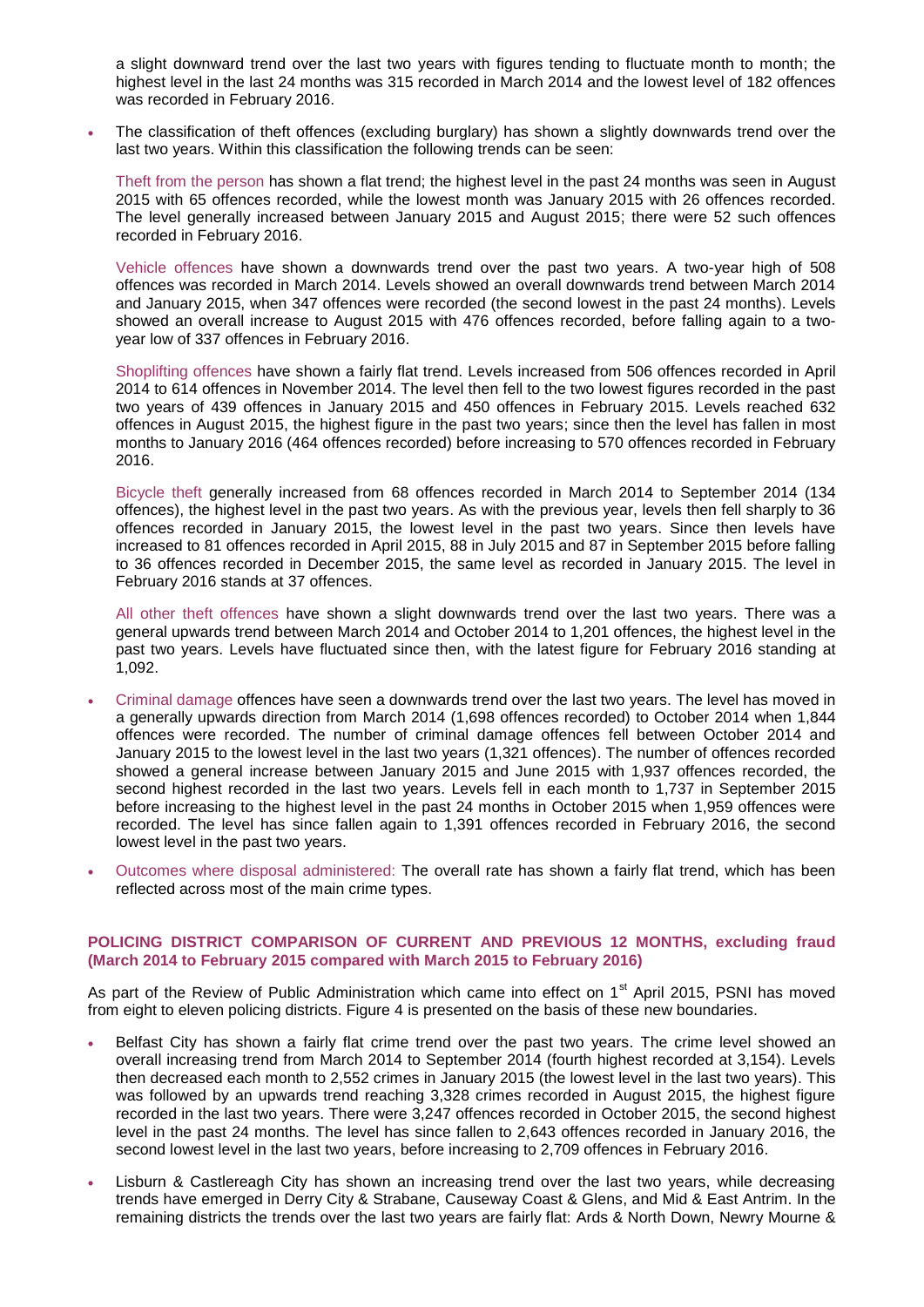Down, Armagh City, Banbridge & Craigavon, Mid Ulster, Fermanagh & Omagh and Antrim & Newtownabbey.

 All districts have seen a higher level of crime recorded in February 2016 when compared with January 2016, with the exception of Lisburn & Castlereagh City, Mid Ulster and Fermanagh & Omagh.

# **Figure 4 Percentage change in recorded crime by policing district, March 2015 to February 2016 compared with March 2014 to February 2015 (excluding fraud)**



# **RECORDING OF FRAUD**

From  $1<sup>st</sup>$  April 2015 Action Fraud has taken responsibility for the central recording of fraud offences previously recorded by PSNI; Action Fraud became responsible for all such reports in England & Wales by 1<sup>st</sup> April 2014. Action Fraud is the UK's National Reporting Centre for fraud and internet crime reported directly to them from the public and other organisations. While this means that these fraud offences are no longer recorded by PSNI, Action Fraud figures relating to victims residing in Northern Ireland will be provided to PSNI on a monthly basis. The table below incorporates both sets of figures to show the number of fraud offences recorded by PSNI and Action Fraud over the last two years.

# **Table 1 Number of fraud offences recorded in the 12 months to 29th February 2016 compared with the previous 12 months**

|                              | 12 months to<br>February'15 | 12 months to<br>February'16 |
|------------------------------|-----------------------------|-----------------------------|
| <b>PSNI</b> recorded fraud   | 1.919                       | 161                         |
| Recorded by Action Fraud     | ۰                           | 2,023                       |
| <b>Combined fraud figure</b> | 1.919                       | 2,184                       |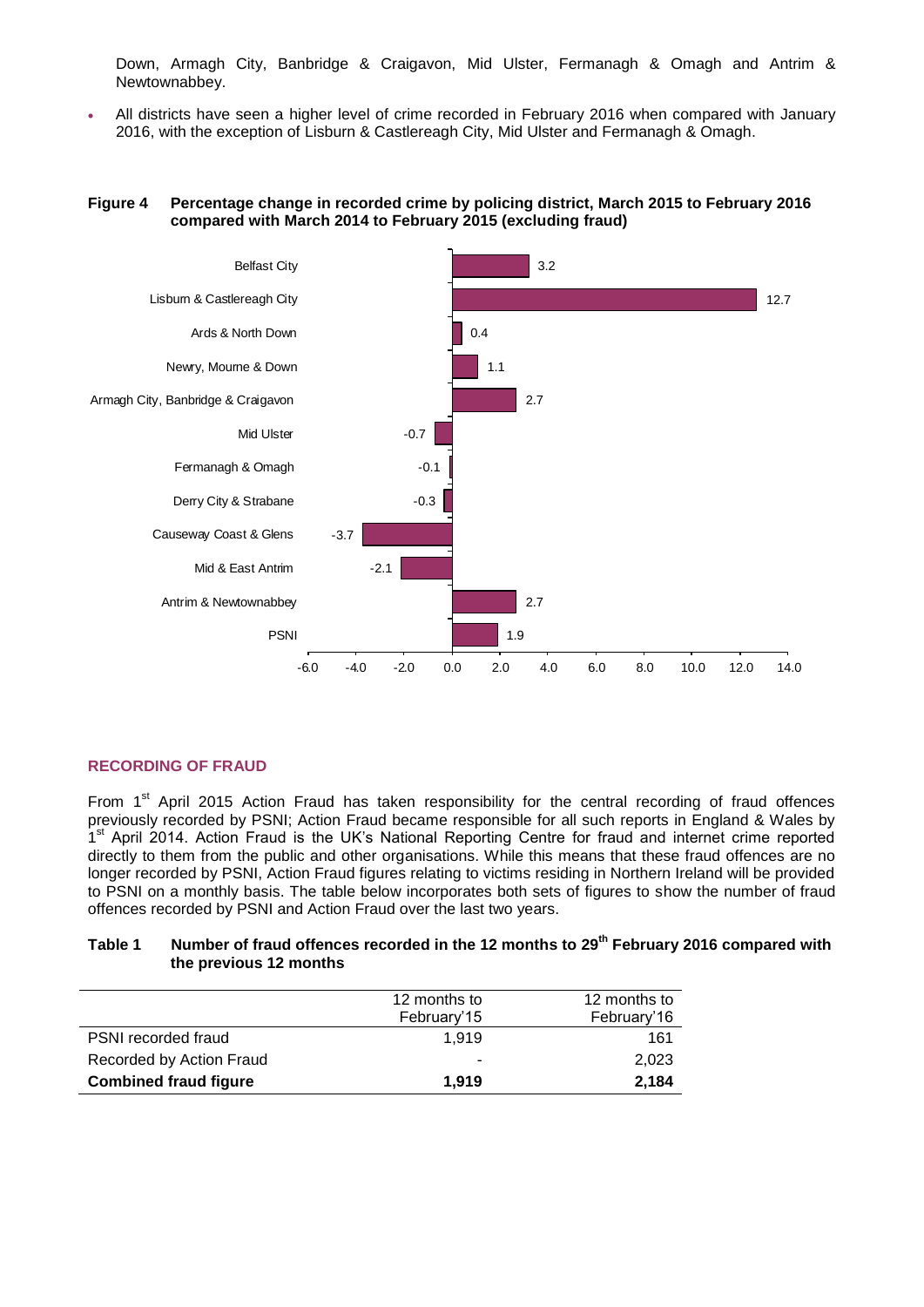|                                                          | Number and percentage changes |                             |                  |                               |  |  |
|----------------------------------------------------------|-------------------------------|-----------------------------|------------------|-------------------------------|--|--|
| Offence group                                            | Recorded crime                |                             |                  |                               |  |  |
|                                                          | 12 months                     | 12 months                   | change           | % change                      |  |  |
|                                                          | to February<br>2015           | to February<br>$2016^{1,2}$ | between<br>years | between<br>years <sup>3</sup> |  |  |
| <b>VICTIM-BASED CRIME</b>                                |                               |                             |                  |                               |  |  |
| VIOLENCE AGAINST THE PERSON                              | 34,425                        | 35,414                      | 989              | 2.9                           |  |  |
| Homicide                                                 | 25                            | 22                          | -3               |                               |  |  |
| Violence with injury                                     | 14,562                        | 14,907                      | 345              | 2.4                           |  |  |
| Violence without injury                                  | 19,838                        | 20,485                      | 647              | 3.3                           |  |  |
| <b>SEXUAL OFFENCES</b>                                   | 2,664                         | 2,997                       | 333              | 12.5                          |  |  |
| Rape                                                     | 715                           | 773                         | 58               | 8.1                           |  |  |
| Other sexual offences                                    | 1,949                         | 2,224                       | 275              | 14.1                          |  |  |
| <b>ROBBERY</b>                                           | 893                           | 756                         | $-137$           | $-15.3$                       |  |  |
| Robbery of personal property                             | 646                           | 562                         | $-84$            | $-13.0$                       |  |  |
| Robbery of business property                             | 247                           | 194                         | $-53$            | $-21.5$                       |  |  |
| THEFT OFFENCES                                           | 35,530                        | 34,739                      | $-791$           | $-2.2$                        |  |  |
| <b>Burglary</b>                                          | 8,930                         | 8,977                       | 47               | 0.5                           |  |  |
| Domestic burglary                                        | 5,839                         | 5,988                       | 149              | 2.6                           |  |  |
| Non-domestic burglary                                    | 3,091                         | 2,989                       | $-102$           | $-3.3$                        |  |  |
| Theft from the person                                    | 522                           | 557                         | 35               | 6.7                           |  |  |
| Vehicle offences                                         | 5,223                         | 4,954                       | $-269$           | $-5.2$                        |  |  |
| <b>Bicycle theft</b>                                     | 982                           | 735                         | $-247$           | $-25.2$                       |  |  |
| Shoplifting                                              | 6,484                         | 6,827                       | 343              | 5.3                           |  |  |
| All other theft offences                                 | 13,389                        | 12,689                      | $-700$           | $-5.2$                        |  |  |
| <b>CRIMINAL DAMAGE</b>                                   | 19,783                        | 20,595                      | 812              | 4.1                           |  |  |
| OTHER CRIMES AGAINST SOCIETY                             |                               |                             |                  |                               |  |  |
| <b>DRUG OFFENCES</b>                                     | 5,079                         | 5,478                       | 399              | 7.9                           |  |  |
| Trafficking of drugs                                     | 895                           | 870                         | $-25$            | $-2.8$                        |  |  |
| Possession of drugs                                      | 4,184                         | 4,608                       | 424              | 10.1                          |  |  |
| POSSESSION OF WEAPONS OFFENCES                           | 780                           | 894                         | 114              | 14.6                          |  |  |
| PUBLIC ORDER OFFENCES                                    | 1,465                         | 1,423                       | -42              | $-2.9$                        |  |  |
| MISCELLANEOUS CRIMES AGAINST SOCIETY                     | 2,716                         | 2,823                       | 107              | 3.9                           |  |  |
| TOTAL RECORDED CRIME - ALL OFFENCES<br>(excluding fraud) | 103,335                       | 105,289                     | 1,954            | 1.9                           |  |  |

# **Table 2 Number of recorded crimes in the 12 months to 29th February 2016 compared with the previous 12 months**

<sup>1</sup> Figures for the 12 months to 29<sup>th</sup> February 2016 are provisional and will be subject to change.<br><sup>2</sup> Individual crime types may not add to Total Recorded Crime – All Offences as there will be some crimes yet to

complete the validation process and be allocated to a crime classification.<br><sup>3</sup> '-' indicates that for offences recorded a percentage change is not reported because the base number of offences is less than 50.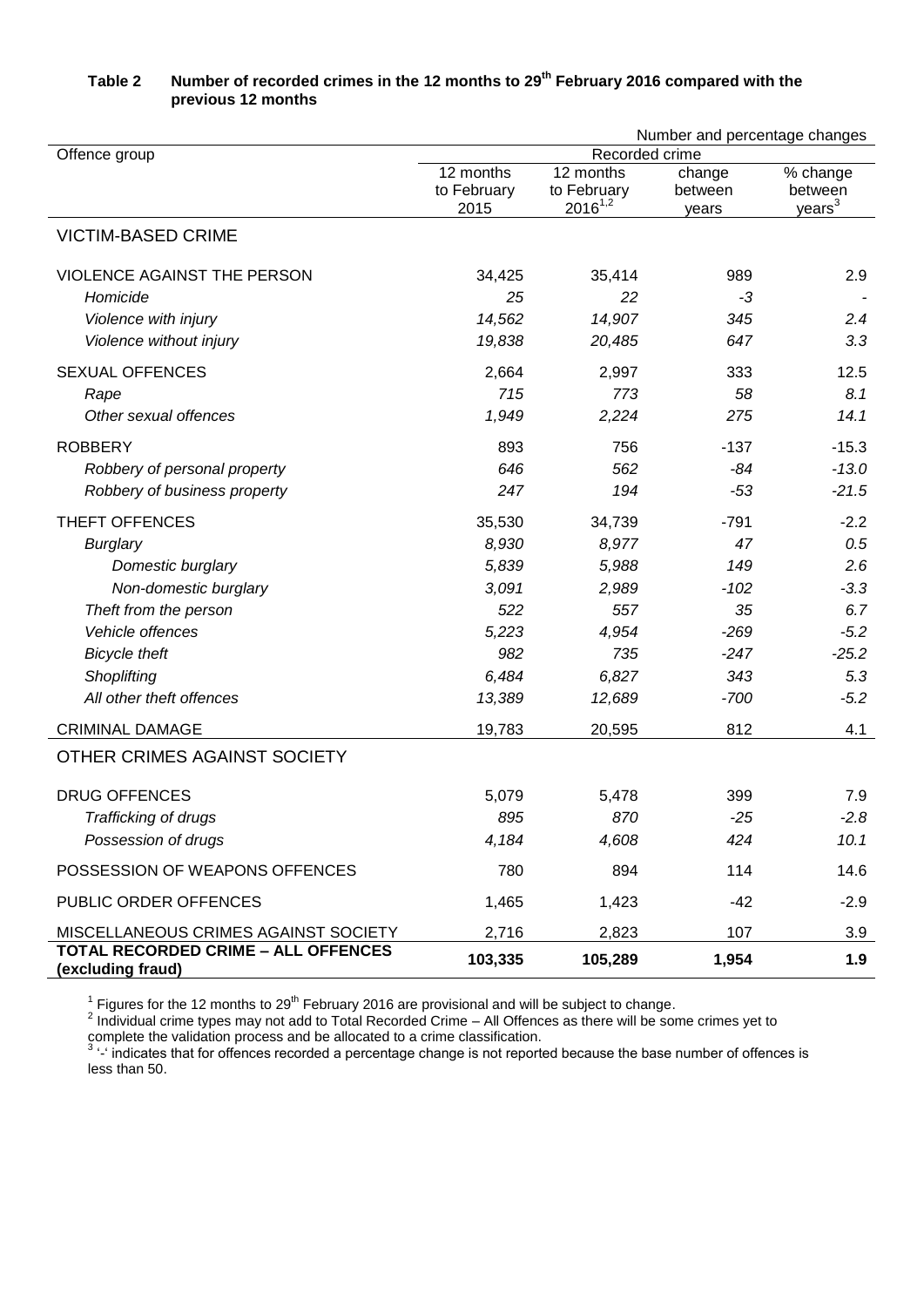|                                                          | Percentages                          |                            |                |  |  |
|----------------------------------------------------------|--------------------------------------|----------------------------|----------------|--|--|
| Offence group                                            | Crime Outcomes <sup>1</sup> (rate %) |                            |                |  |  |
|                                                          | 12 months to                         | $\overline{12}$ months to  | % point change |  |  |
|                                                          | February 2015                        | February 2016 <sup>2</sup> |                |  |  |
| <b>VICTIM-BASED CRIME</b>                                |                                      |                            |                |  |  |
| VIOLENCE AGAINST THE PERSON                              | 29.7                                 | 30.9                       | 1.2            |  |  |
| Homicide                                                 | 64.0                                 | 72.7                       | 8.7            |  |  |
| Violence with injury                                     | 31.8                                 | 32.7                       | 0.9            |  |  |
| Violence without injury                                  | 28.1                                 | 29.5                       | 1.4            |  |  |
| <b>SEXUAL OFFENCES</b>                                   | 15.4                                 | 15.3                       | $-0.1$         |  |  |
| Rape                                                     | 10.1                                 | 11.9                       | 1.8            |  |  |
| Other sexual offences                                    | 17.4                                 | 16.5                       | $-0.9$         |  |  |
| <b>ROBBERY</b>                                           | 19.3                                 | 19.6                       | 0.3            |  |  |
| Robbery of personal property                             | 17.2                                 | 15.1                       | $-2.1$         |  |  |
| Robbery of business property                             | 24.7                                 | 32.5                       | 7.8            |  |  |
| THEFT OFFENCES                                           | 20.0                                 | 20.8                       | 0.8            |  |  |
| <b>Burglary</b>                                          | 10.4                                 | 10.4                       | 0.0            |  |  |
| Domestic burglary                                        | 9.0                                  | 9.1                        | 0.1            |  |  |
| Non-domestic burglary                                    | 13.0                                 | 12.9                       | 0.0            |  |  |
| Theft from the person                                    | 8.0                                  | 6.6                        | $-1.4$         |  |  |
| Vehicle offences                                         | 17.4                                 | 17.8                       | 0.4            |  |  |
| <b>Bicycle theft</b>                                     | 4.5                                  | 5.0                        | 0.6            |  |  |
| Shoplifting                                              | 60.0                                 | 59.4                       | $-0.7$         |  |  |
| All other theft offences                                 | 9.7                                  | 10.1                       | 0.4            |  |  |
| <b>CRIMINAL DAMAGE</b>                                   | 16.4                                 | 16.4                       | 0.1            |  |  |
| OTHER CRIMES AGAINST SOCIETY                             |                                      |                            |                |  |  |
| <b>DRUG OFFENCES</b>                                     | 82.2                                 | 89.4                       | 7.2            |  |  |
| Trafficking of drugs                                     | 80.7                                 | 84.3                       | 3.6            |  |  |
| Possession of drugs                                      | 82.5                                 | 90.3                       | 7.8            |  |  |
| POSSESSION OF WEAPONS OFFENCES                           | 64.5                                 | 63.5                       | $-1.0$         |  |  |
| PUBLIC ORDER OFFENCES                                    | 54.6                                 | 56.9                       | 2.3            |  |  |
| MISCELLANEOUS CRIMES AGAINST SOCIETY                     | 53.1                                 | 56.0                       | 2.9            |  |  |
| TOTAL RECORDED CRIME - ALL OFFENCES<br>(excluding fraud) | 27.2                                 | 28.5                       | 1.4            |  |  |

# **Table 3 Crime outcomes<sup>1</sup> in the 12 months to 29th February 2016 compared with the previous 12 months, rates (%)**

 $1$  Outcomes presented here include charge/summons, cautions (adult and juvenile), discretionary disposals, penalty notices for disorder, offences taken into consideration and indictable only offences where no action was taken against the offender (died before proceedings or PPS did not prosecute).<br><sup>2</sup> Figures for the 12 months to 29<sup>th</sup> February 2016 are provisional and will be subject to change.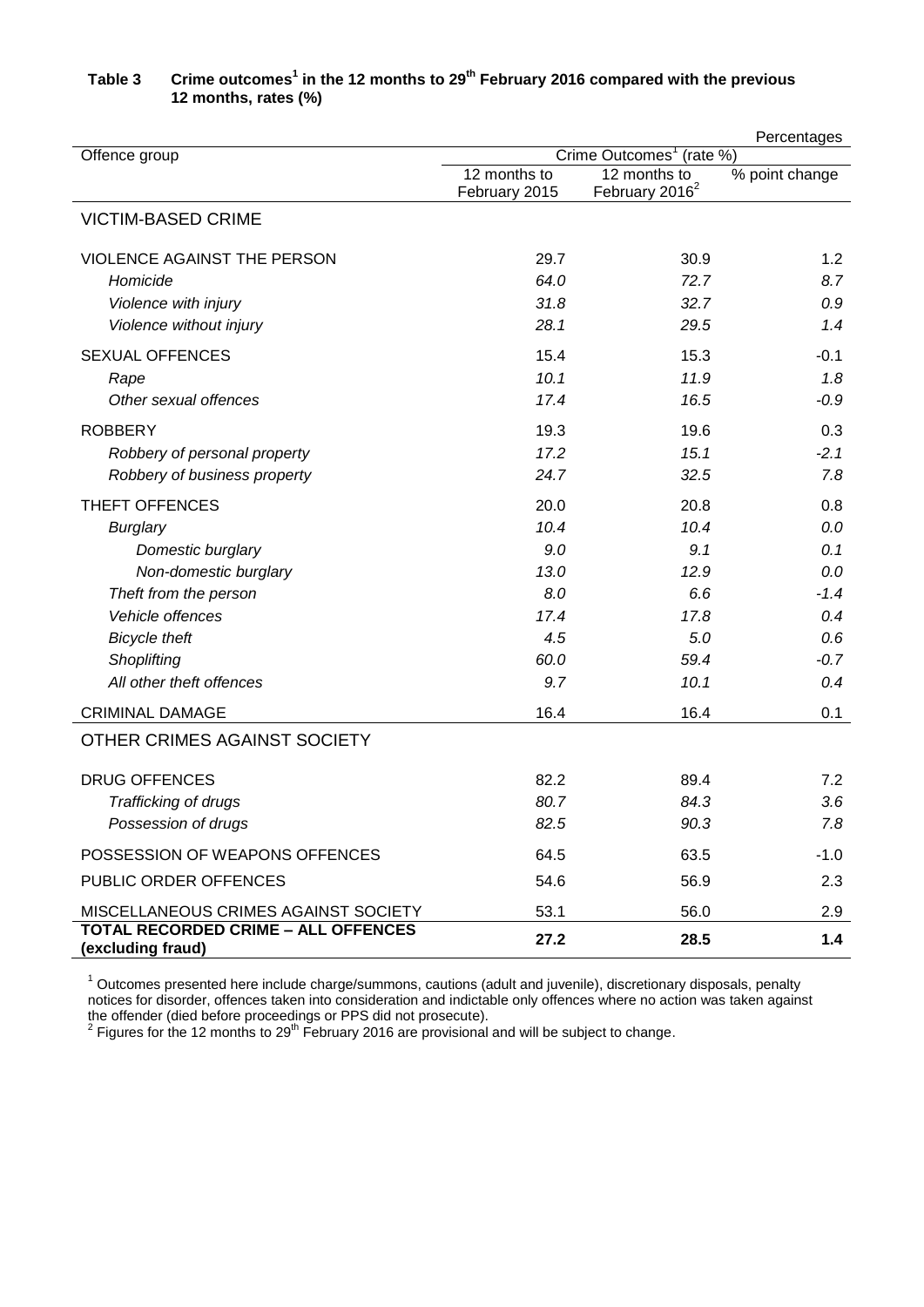|                                                                 |                             |                                 |                             |                                 |                             |                                 |                                             |                                 |                             | Percentages                     |
|-----------------------------------------------------------------|-----------------------------|---------------------------------|-----------------------------|---------------------------------|-----------------------------|---------------------------------|---------------------------------------------|---------------------------------|-----------------------------|---------------------------------|
| Offence group                                                   |                             | Charge/summons                  | Caution                     |                                 | Discretionary disposal      |                                 | Penalty notice for<br>disorder <sup>2</sup> |                                 | Taken into<br>consideration |                                 |
|                                                                 | 12 months<br>to Feb<br>2015 | 12 months<br>to Feb<br>$2016^3$ | 12 months<br>to Feb<br>2015 | 12 months<br>to Feb<br>$2016^3$ | 12 months<br>to Feb<br>2015 | 12 months<br>to Feb<br>$2016^3$ | 12 months<br>to Feb<br>2015                 | 12 months<br>to Feb<br>$2016^3$ | 12 months<br>to Feb<br>2015 | 12 months<br>to Feb<br>$2016^3$ |
| <b>VICTIM-BASED CRIME</b>                                       |                             |                                 |                             |                                 |                             |                                 |                                             |                                 |                             |                                 |
| <b>VIOLENCE AGAINST THE PERSON</b>                              | 25.0                        | 25.6                            | 2.2                         | 2.3                             | 2.5                         | 3.0                             | 0.0                                         | 0.0                             | 0.0                         | 0.0                             |
| Homicide                                                        | 64.0                        | 72.7                            | 0.0                         | 0.0                             | 0.0                         | $0.0\,$                         | 0.0                                         | 0.0                             | 0.0                         | $0.0\,$                         |
| Violence with injury                                            | 27.3                        | 27.8                            | 2.4                         | 2.5                             | 2.1                         | 2.4                             | 0.0                                         | 0.0                             | 0.0                         | $0.0\,$                         |
| Violence without injury                                         | 23.2                        | 23.9                            | 2.0                         | 2.1                             | 2.8                         | 3.4                             | 0.0                                         | 0.0                             | 0.0                         | $0.0\,$                         |
| <b>SEXUAL OFFENCES</b>                                          | 14.2                        | 14.4                            | 0.7                         | 0.4                             | 0.5                         | 0.2                             | 0.0                                         | 0.0                             | 0.0                         | 0.0                             |
| Rape                                                            | 9.9                         | 11.5                            | 0.0                         | 0.0                             | 0.0                         | 0.0                             | 0.0                                         | 0.0                             | 0.0                         | 0.0                             |
| Other sexual offences                                           | 15.7                        | 15.4                            | 0.9                         | 0.6                             | 0.6                         | 0.3                             | 0.1                                         | 0.0                             | 0.0                         | $0.0\,$                         |
| <b>ROBBERY</b>                                                  | 18.8                        | 19.6                            | 0.1                         | 0.0                             | 0.2                         | 0.0                             | 0.0                                         | 0.0                             | 0.1                         | 0.0                             |
| Robbery of personal property                                    | 16.6                        | 15.1                            | 0.2                         | 0.0                             | 0.3                         | 0.0                             | 0.0                                         | 0.0                             | 0.2                         | $0.0\,$                         |
| Robbery of business property                                    | 24.7                        | 32.5                            | 0.0                         | 0.0                             | 0.0                         | 0.0                             | 0.0                                         | 0.0                             | 0.0                         | $0.0\,$                         |
| THEFT OFFENCES                                                  | 13.1                        | 13.4                            | 1.5                         | 1.3                             | 2.9                         | 3.2                             | 2.4                                         | 2.7                             | 0.0                         | $0.0\,$                         |
| <b>Burglary</b>                                                 | 9.6                         | 9.9                             | 0.5                         | 0.2                             | 0.3                         | 0.2                             | 0.0                                         | 0.0                             | 0.0                         | 0.1                             |
| Domestic burglary                                               | 8.4                         | 8.8                             | 0.4                         | 0.1                             | 0.2                         | 0.1                             | 0.0                                         | 0.0                             | 0.0                         | 0.1                             |
| Non-domestic burglary                                           | 11.7                        | 12.1                            | 0.8                         | 0.4                             | 0.4                         | 0.3                             | 0.0                                         | 0.0                             | 0.1                         | $0.0\,$                         |
| Theft from the person                                           | 6.3                         | 5.2                             | 0.6                         | 0.2                             | 1.1                         | 0.9                             | 0.0                                         | 0.4                             | 0.0                         | 0.0                             |
| Vehicle offences                                                | 16.5                        | 16.5                            | 0.6                         | 0.6                             | 0.2                         | 0.5                             | 0.0                                         | 0.0                             | 0.0                         | 0.2                             |
| <b>Bicycle theft</b>                                            | 3.4                         | 3.3                             | 0.3                         | 0.4                             | 0.8                         | 1.4                             | 0.0                                         | 0.0                             | 0.0                         | $0.0\,$                         |
| Shoplifting                                                     | 32.0                        | 30.3                            | 5.3                         | 4.6                             | 9.5                         | 10.8                            | 13.2                                        | 13.7                            | 0.0                         | 0.0                             |
| All other theft offences                                        | 6.0                         | 6.5                             | 0.8                         | 0.8                             | 2.7                         | 2.6                             | 0.1                                         | 0.1                             | 0.0                         | $0.0\,$                         |
| <b>CRIMINAL DAMAGE</b>                                          | 11.6                        | 11.5                            | 1.2                         | 1.3                             | 3.2                         | 3.3                             | 0.3                                         | 0.4                             | 0.0                         | 0.0                             |
| OTHER CRIMES AGAINST SOCIETY                                    |                             |                                 |                             |                                 |                             |                                 |                                             |                                 |                             |                                 |
| <b>DRUG OFFENCES</b>                                            | 50.5                        | 50.6                            | 21.5                        | 20.8                            | 10.1                        | 17.9                            | 0.0                                         | 0.0                             | 0.0                         | 0.0                             |
| Trafficking of drugs                                            | 73.5                        | 77.7                            | 6.5                         | 5.7                             | 0.7                         | 0.8                             | 0.0                                         | 0.0                             | 0.0                         | 0.0                             |
| Possession of drugs                                             | 45.6                        | 45.5                            | 24.8                        | 23.7                            | 12.2                        | 21.2                            | 0.0                                         | 0.0                             | 0.0                         | 0.0                             |
| POSSESSION OF WEAPONS OFFENCES                                  | 53.3                        | 49.7                            | 6.5                         | 7.8                             | 4.6                         | 6.0                             | 0.0                                         | 0.0                             | 0.0                         | 0.0                             |
| PUBLIC ORDER OFFENCES                                           | 53.1                        | 55.1                            | 1.4                         | 1.8                             | 0.1                         | 0.1                             | 0.0                                         | 0.0                             | 0.0                         | 0.0                             |
| MISCELLANEOUS CRIMES AGAINST SOCIETY                            | 49.6                        | 52.6                            | 1.3                         | 2.1                             | 2.1                         | 1.4                             | 0.0                                         | 0.0                             | 0.0                         | 0.0                             |
| <b>TOTAL RECORDED CRIME - ALL OFFENCES</b><br>(excluding fraud) | 20.5                        | 21.1                            | 2.7                         | 2.7                             | 3.0                         | 3.8                             | 0.9                                         | 1.0                             | 0.0                         | 0.0                             |

# **Table 4 Crime outcomes by type of disposal<sup>1</sup> in the 12 months to 29th February 2016 compared with the previous 12 months, rates (%)**

It is possible to detect a crime with an offence which attracts a lesser penalty than the crime recorded. For example where an assault occasioning actual bodily harm has been recorded (violence with injury), the offender may be dealt with for the offence of common assault (violence without injury). Outcomes where no action was taken against the offender are not presented.<br><sup>2</sup> Penalty notices for disorder were introduced in June 20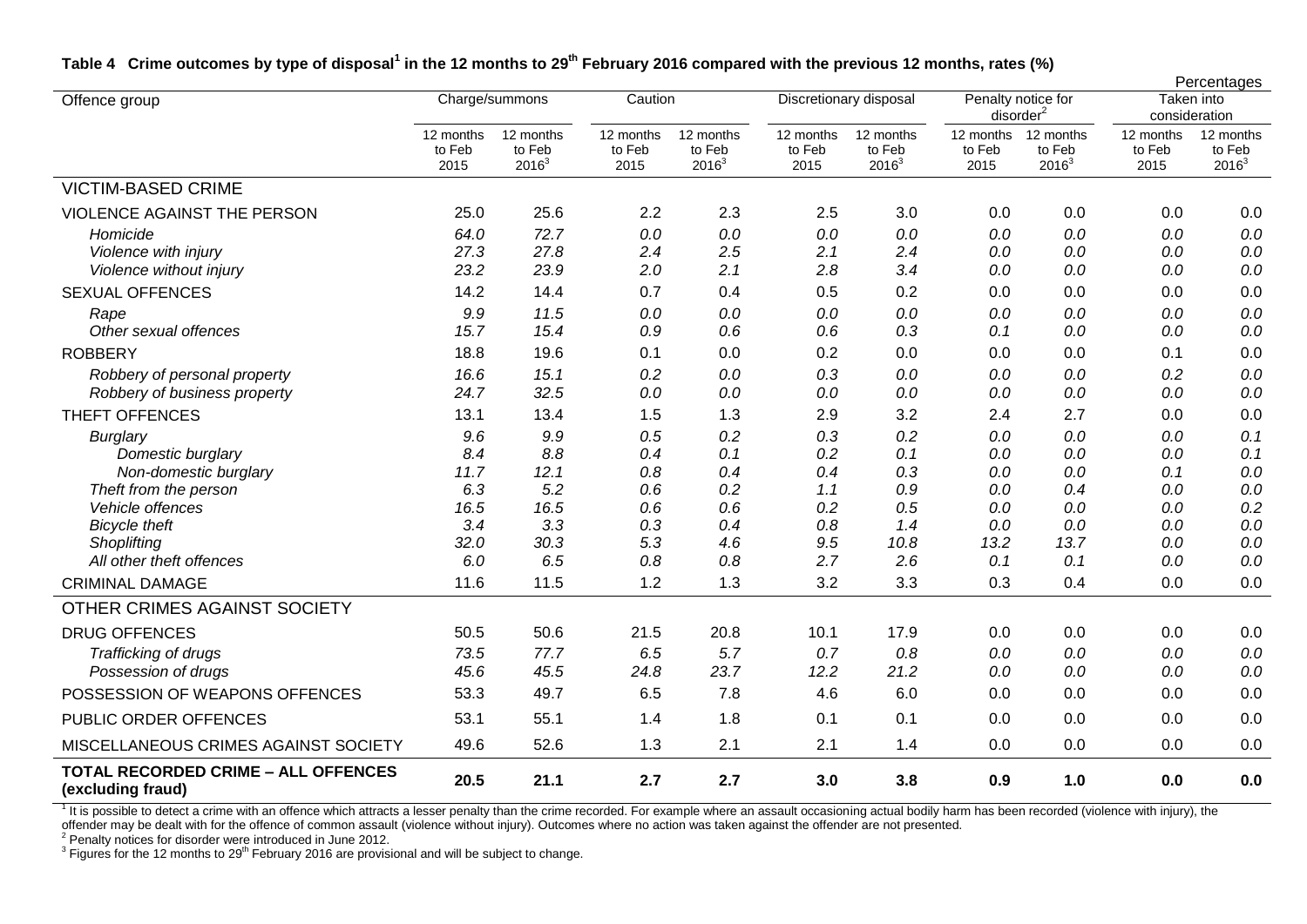#### **Strengths and Limitations of Police Recorded Crime Statistics and Alternative Measures of Crime**

While this monthly update presents the level of crime recorded by the police, there is an alternative but complementary measure of crime, the Northern Ireland Crime Survey (NICS) which is published by the Department of Justice for Northern Ireland. Each source of crime information has different strengths and limitations but can be looked at together to provide a more comprehensive picture of crime than could be obtained from either series alone. Details around the need for both recorded crime figures and the NICS can be found in paragraphs 1.2 and 1.3 of the bulletin [Experience of Crime: Findings from the 2013/14 Northern Ireland Crime Survey.](https://www.dojni.gov.uk/publications/r-s-bulletin-12015-experience-crime-findings-201314-northern-ireland-crime-survey) Both of these measures of crime inform public debate about crime and support the development and monitoring of policy.

Unlike the Northern Ireland Crime Survey, police recorded crime figures do not include crimes that have not been reported to the police or those that the police decide not to record, but they do cover crimes against those aged under 16, organisations such as businesses, and crimes 'against the state' i.e. with no immediate victim (e.g. possession of drugs). It was estimated in 2013/14 that around 46 per cent of NICS comparable crime was reported to the police in Northern Ireland although this varied for individual offence types.

Like any administrative data, police recorded crime statistics are affected by the rules governing the recording of data, systems in place and operational decisions in respect of the allocation of resources. More proactive policing in a given area could lead to an increase in crimes recorded without any real change in underlying crime trends. These issues need to be taken into account when using these data.

#### **Variations in crime trends: crime survey data and police recorded crime figures in England & Wales and Northern Ireland**

An analysis of variation in crime trends looking at comparable crime categories between the Crime Survey for England and Wales (CSEW) and the police recorded crime series for England and Wales was conducted by the Office for National Statistics and published in January 2013. Updated analysis for England and Wales was made available in the [User Guide to Crime Statistics for England and Wales](http://www.ons.gov.uk/ons/guide-method/method-quality/specific/crime-statistics-methodology/user-guides/index.html) in July 2014. This study identified that, while both sets of figures showed crime to be falling, after 2006/07 the rate of reduction for police recorded crime was around twice the rate of the CSEW. This raised questions about the quality of the police recorded crime figures and was one of the issues that led to the UK Statistics Authority removing the National Statistics designation from the police recorded crime figures in England and Wales. In Northern Ireland the police recorded crime figures have not shown the same rate of decrease as either the Northern Ireland Crime Survey (NICS) or the police recorded crime figures in England and Wales. [Please note that the NICS was not conducted in 2002/03 and so comparisons were made instead with 2003/04]. Table 6 below includes comparisons for Northern Ireland based on the latest available NICS figures for 2013/14. Further details can be found on pages 5 to 7 of the [Police Recorded Crime Statistics](https://www.psni.police.uk/globalassets/inside-the-psni/our-statistics/police-recorded-crime-statistics/documents/user_guide.pdf)  [User Guide.](https://www.psni.police.uk/globalassets/inside-the-psni/our-statistics/police-recorded-crime-statistics/documents/user_guide.pdf)

#### **Table 5 Percentage reduction in comparable crime categories 2002/03 to 2013/14 (England and Wales)**

|                       | Percentage change<br>2002/03-2007/08 | Percentage change<br>2007/08-2012/13 | Percentage change<br>2012/13-2013/14 | Percentage change<br>2002/03-2013/14 |
|-----------------------|--------------------------------------|--------------------------------------|--------------------------------------|--------------------------------------|
| Police recorded crime | -20                                  | -32                                  |                                      | -47                                  |
| <b>CSEW</b>           | -16                                  | -19                                  | -14                                  | -42                                  |

#### **Table 6 Percentage reduction in comparable crime categories 2003/04 to 2013/14 (Northern Ireland)**

|                       | Percentage change<br>2003/04-2006/07 | Percentage change<br>2006/07-2012/13 | Percentage change<br>2012/13-2013/14 | Percentage change<br>2003/04-2013/14 |
|-----------------------|--------------------------------------|--------------------------------------|--------------------------------------|--------------------------------------|
| Police recorded crime |                                      | $-22$                                |                                      | -28                                  |
| <b>NICS</b>           | -28                                  | -25                                  | -30                                  | -62                                  |

#### **Data Accuracy**

Figures within the current financial year to date are provisional and will be subject to slight revision until finalised figures for the full financial year are published in May 2016. Within year, crime figures are subject to a validation and quality assurance process. The overall crime figures at Northern Ireland, District and Area level cover all records identified as crimes, including those that have not yet completed the validation process. However figures for each crime type do not include records which are under process and so these figures will not add to the overall total. The percentage of crimes complete and under process is shown in Table 7 below.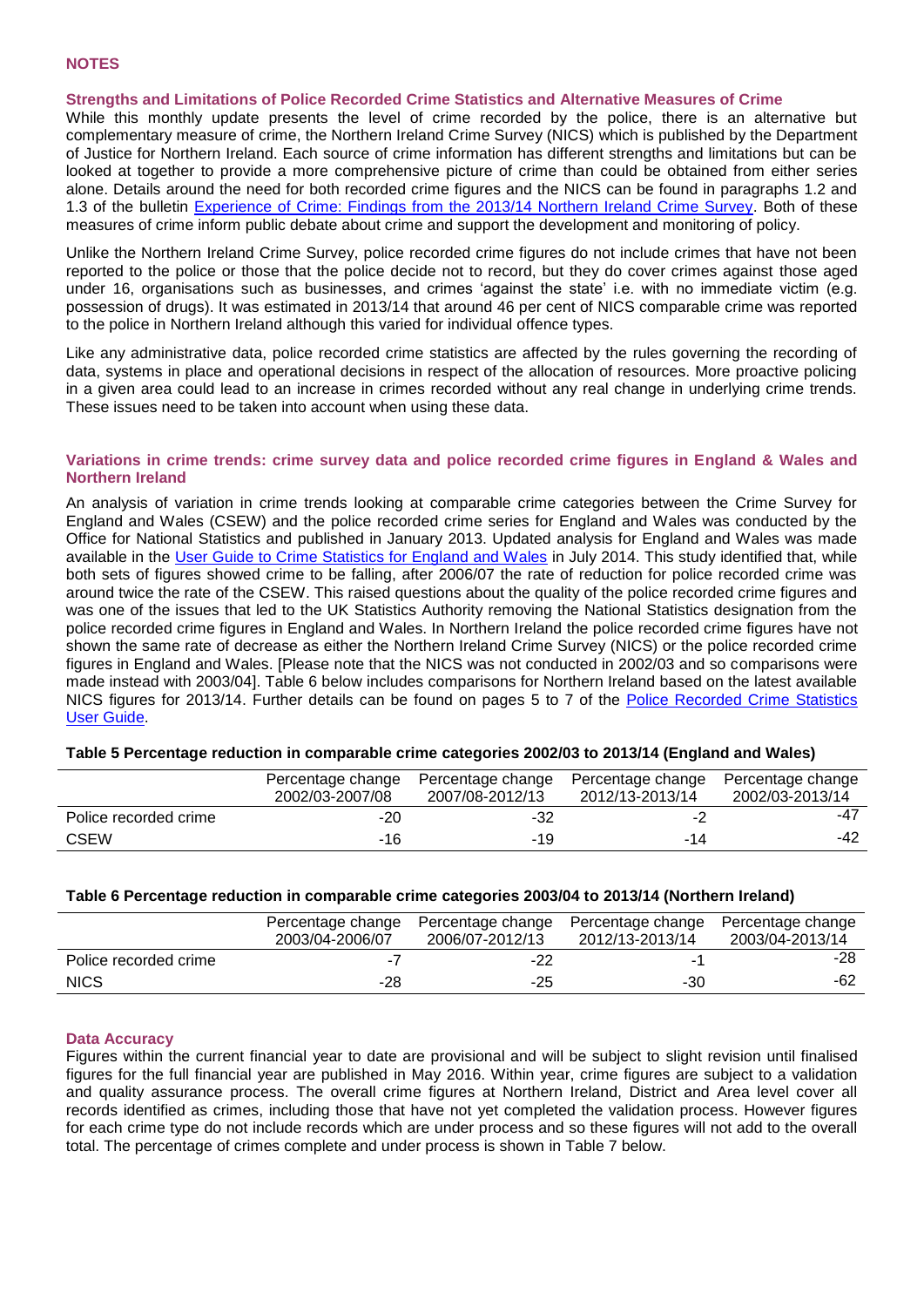#### **Table 7 Percentage of crime records that have completed the validation process, April – February 2016**

|                                          | % crime records<br>complete | r vrvomagov<br>% crime records under<br>process |  |
|------------------------------------------|-----------------------------|-------------------------------------------------|--|
| Year to date: April 2015 - February 2016 | 99.8                        | 0.2                                             |  |
| Latest complete month: February 2016     | 98.7                        | 1.3                                             |  |

Percentages

#### **Data Quality and Auditing**

The quality assurance processes mentioned above have been set in place to ensure that the numbers and types of crimes being recorded are, as far as is possible, recorded in compliance with the Home Office Counting Rules. Further details of the data quality checks and processes that PSNI has in place are available in section 4 of the [User Guide to Police Recorded Crime Statistics in Northern Ireland.](https://www.psni.police.uk/globalassets/inside-the-psni/our-statistics/police-recorded-crime-statistics/documents/user_guide.pdf)

As mentioned previously in this bulletin, in light of the crime recording issues in England & Wales and Scotland, Her Majesty's Inspectorate of Constabulary (HMIC) were invited to conduct a crime data integrity audit within PSNI during September 2014, similar to those they conducted in England & Wales during 2014. The outcome of the audit was published on 19<sup>th</sup> March 2015 in the report Crime data integrity – inspection of the Police Service of Northern [Ireland.](https://www.justiceinspectorates.gov.uk/hmic/publication/crime-data-integrity-inspection-of-the-police-service-of-northern-ireland/) The main findings in relation to data quality were:

- a crime-recording accuracy rate of 97 percent with a confidence interval of +/-2 percent;

- 98 percent of crimes correctly classified; and
- 84 percent recorded within the 72-hour limit allowed under HOCR.

#### **Revisions**

As mentioned above in relation to Data Accuracy, figures within the current financial year to date are provisional and will be subject to slight revision until finalised figures for the full financial year are published. This means that the totals for each month, crime type and policing district for each month from April 2015 can change each time the figures are published during the financial year.

These revisions will happen for one of a number of reasons:

- Incidents identified as crimes but not processed on the crime recording system by the time the figures are extracted for publication will appear in subsequent updates. For example, a crime is reported to the police on 1<sup>st</sup> November 2013 and it is fully processed on the crime recording system by 15<sup>th</sup> November 2013. As figures for the bulletin covering the latest 12 months to 30<sup>th</sup> November 2013 were extracted and published in December 2013, this crime will be included in the November figures in this publication. However if the same crime is not processed on the crime recording system until 15<sup>th</sup> January 2014, it will not be available for inclusion in the figures until the data extracted and published towards the end of January 2014.
- Figures may change from month to month due to crimes being reclassified from one crime type to another during the financial year. This may be because quality checks have identified the crime as incorrectly classified, or further information may indicate that the circumstances surrounding the crime were not as initially recorded.
- These revisions are not always in an upwards direction. The Home Office Counting Rules allow crimes initially recorded to be 'no crime'd' or removed from the crime figures. This can happen for a number of reasons:
	- the crime was committed outside the jurisdiction of the police force in which it was recorded;
	- additional verifiable information becomes available which determines that no notifiable crime has been committed;
	- the crime, as alleged, constitutes part of a crime already recorded;

the reported incident was recorded as a crime in error.

Full guidance on 'no crimes' is available in the [Home Office Counting Rules.](https://www.gov.uk/government/publications/counting-rules-for-recorded-crime)

# **Table 8 Extent of revisions for crime figures contained in the monthly update to 31st December 2015, which was first published 28th January 2016**

|                                                |              |                                   |        |                        |                             | Numbers & Percentages       |
|------------------------------------------------|--------------|-----------------------------------|--------|------------------------|-----------------------------|-----------------------------|
|                                                | As published | Scale of revision<br>As published |        | % change between years |                             |                             |
|                                                | 25 Feb 2016  | 24 Mar 2016                       | Number | %                      | As published<br>25 Feb 2016 | As published<br>24 Mar 2016 |
| Financial Year to date:<br>Apr 2015 - Jan 2016 | 88.488       | 88.410                            | -78    | $-0.09%$               | 2.4%                        | 2.3%                        |
| 12 Months Feb 2015 to<br>Jan 2016              | 105,258      | 105.180                           | -78    | $-0.07\%$              | 2.4%                        | 2.3%                        |